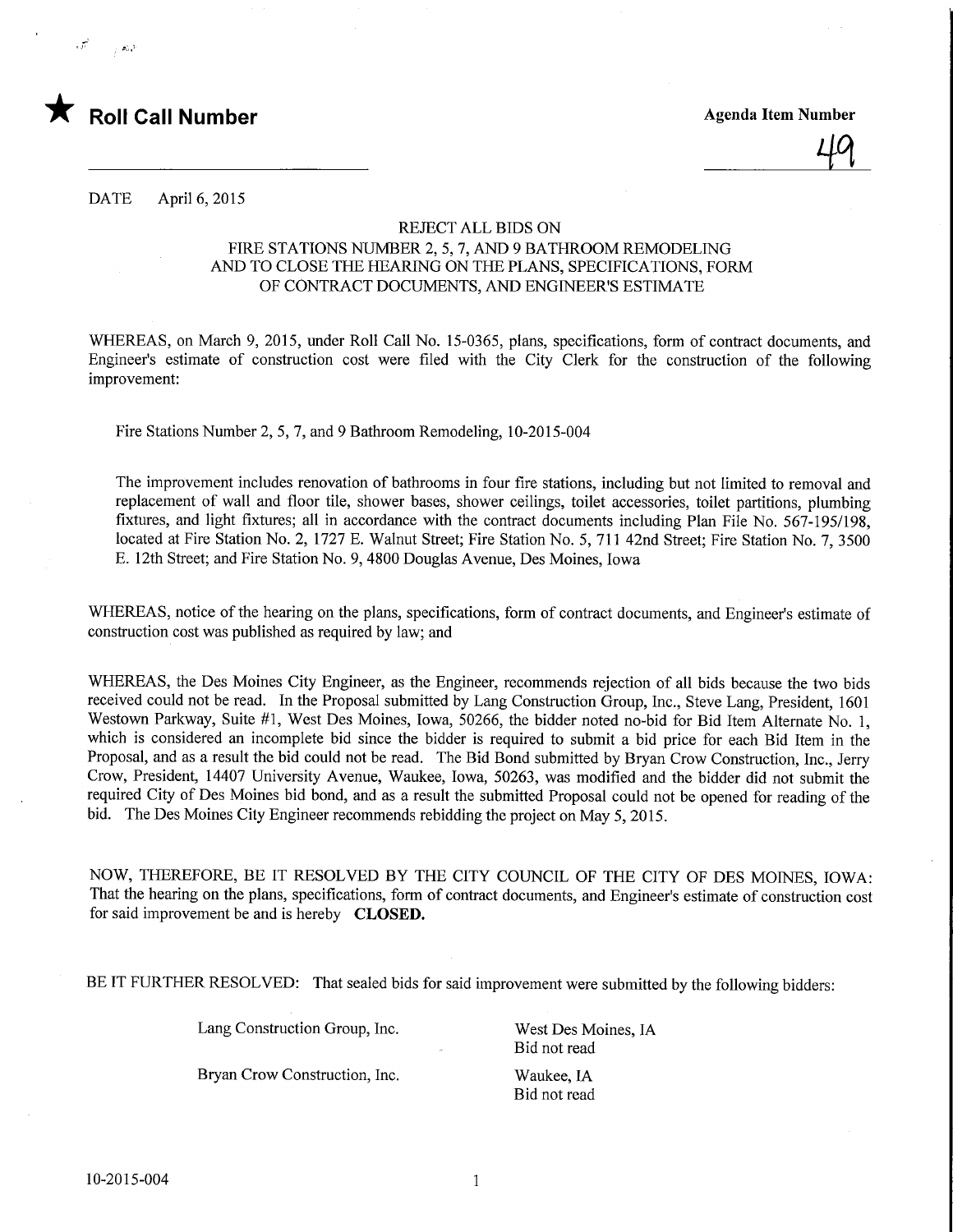

City Clerk

## DATE

which were received and opened at a public meeting presided over by the Engineer in the City Council Chambers, 2nd Floor, City Hall, 400 Robert D. Ray Drive, Des Moines, Iowa at 11:00 a.m. on March 24, 2015. Said bids and the attached tabulation of bids for said improvement be and are hereby accepted, received, and filed.

BE IT FURTHER RESOLVED: That all bids for said improvement, be and the same are hereby rejected because the two bids received could not be read. In the Proposal submitted by Lang Construction Group, Inc., Steve Lang, President, 1601 Westown Parkway, Suite #1, West Des Moines, Iowa, 50266, the bidder noted no-bid for Bid Item Alternate No. 1, which is considered an incomplete bid since the bidder is required to submit a bid price for each Bid Item in the Proposal, and as a result the bid could not be read. The Bid Bond submitted by Bryan Crow Construction, Inc., Jerry Crow, President, 14407 University Avenue, Waukee, Iowa, 50263, was modified and the bidder did not submit the required City of Des Moines bid bond, and as a result the submitted Proposal could not be opened for reading of the bid. The Des Moines City Engineer recommends rebidding the project on May 5, 2015

## (Council Communication No.  $|5-170$ )

Moved by to adopt.

FORM APPROVED

Kathleen Vanderpool Deputy City Attorney

Funding Source: 2015-2016 CIP, Page Fire - 5, Fire Station Remodeling, FR016, G. O. Bonds

| <b>COUNCIL ACTION</b> | <b>YEAS</b> | <b>NAYS</b> | <b>PASS</b> | <b>ABSENT</b>   | I, Diane Rauh, City Clerk of said City Council, hereby     |
|-----------------------|-------------|-------------|-------------|-----------------|------------------------------------------------------------|
| <b>COWNIE</b>         |             |             |             |                 | certify that at a meeting of the City Council, held on the |
| <b>COLEMAN</b>        |             |             |             |                 | above date, among other proceedings the above was          |
| <b>GATTO</b>          |             |             |             |                 | adopted.                                                   |
| <b>GRAY</b>           |             |             |             |                 |                                                            |
| <b>HENSLEY</b>        |             |             |             |                 | IN WITNESS WHEREOF, I have hereunto set my hand            |
| <b>MAHAFFEY</b>       |             |             |             |                 | and affixed my seal the day and year first above written.  |
| <b>MOORE</b>          |             |             |             |                 |                                                            |
| <b>TOTAL</b>          |             |             |             |                 |                                                            |
| <b>MOTION CARRIED</b> |             |             |             | <b>APPROVED</b> |                                                            |
|                       |             |             |             |                 |                                                            |
|                       |             |             |             |                 |                                                            |
|                       |             |             |             |                 |                                                            |
|                       |             |             |             | Mayor           |                                                            |